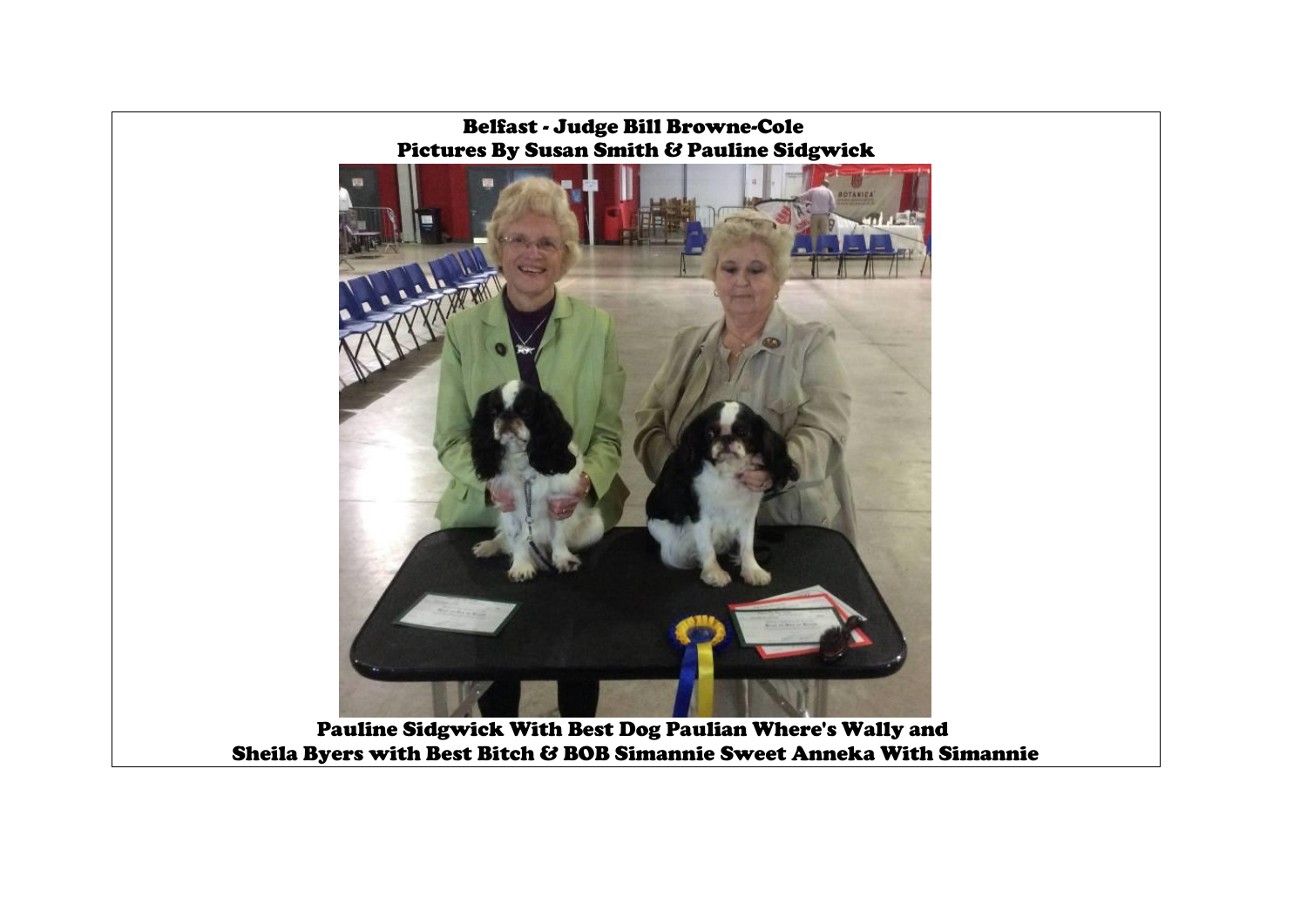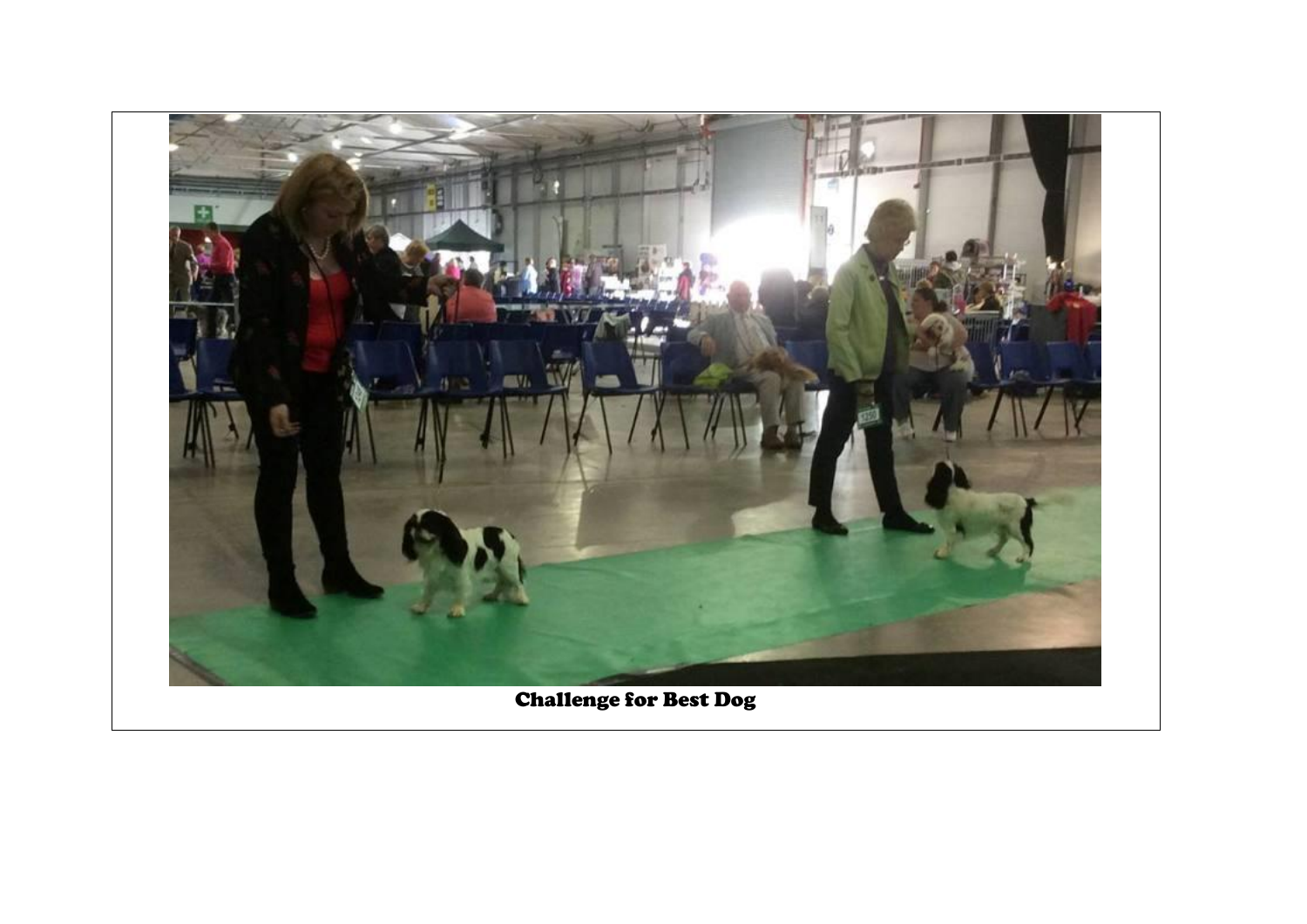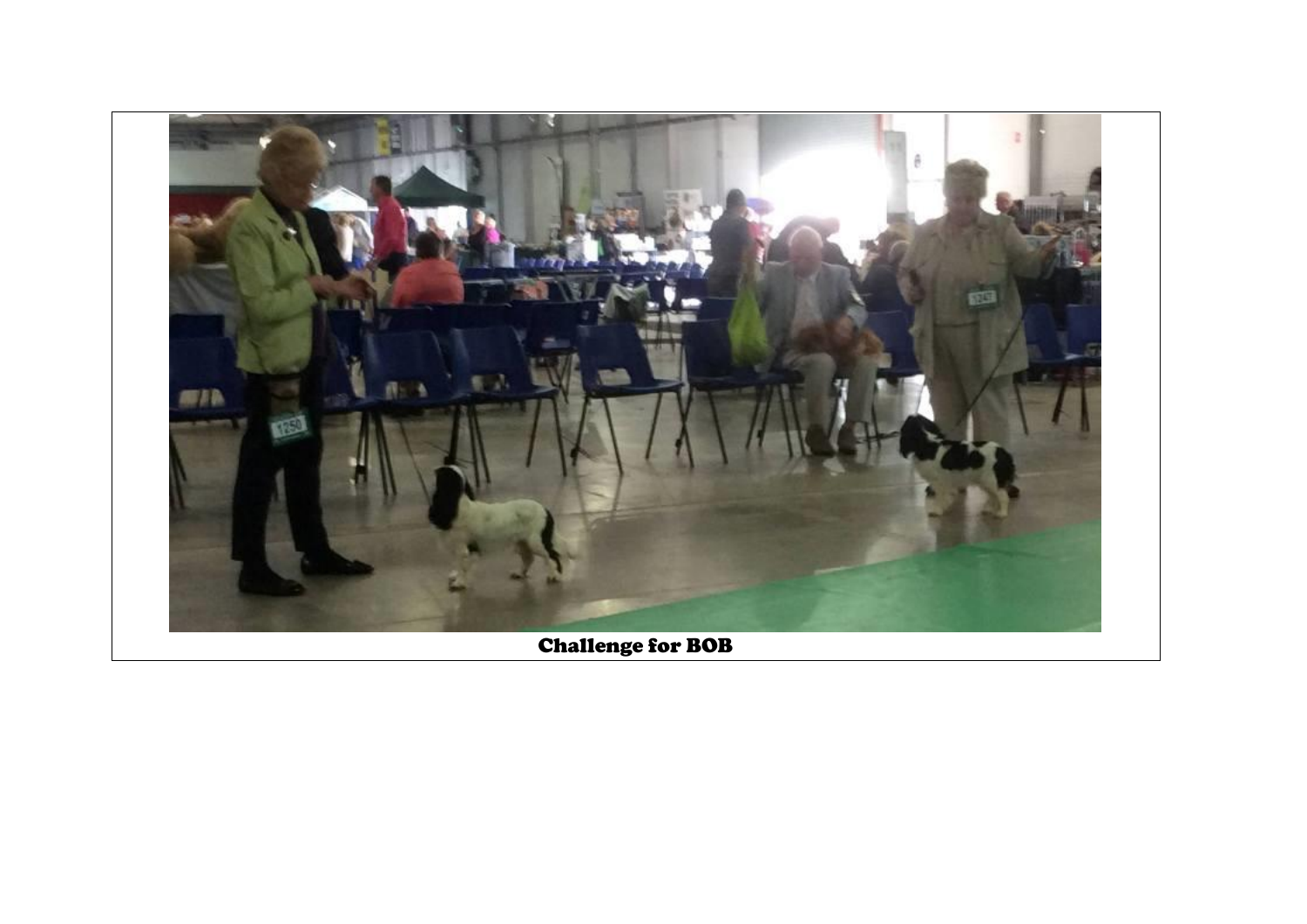

Best Dog Paulian Where's Wally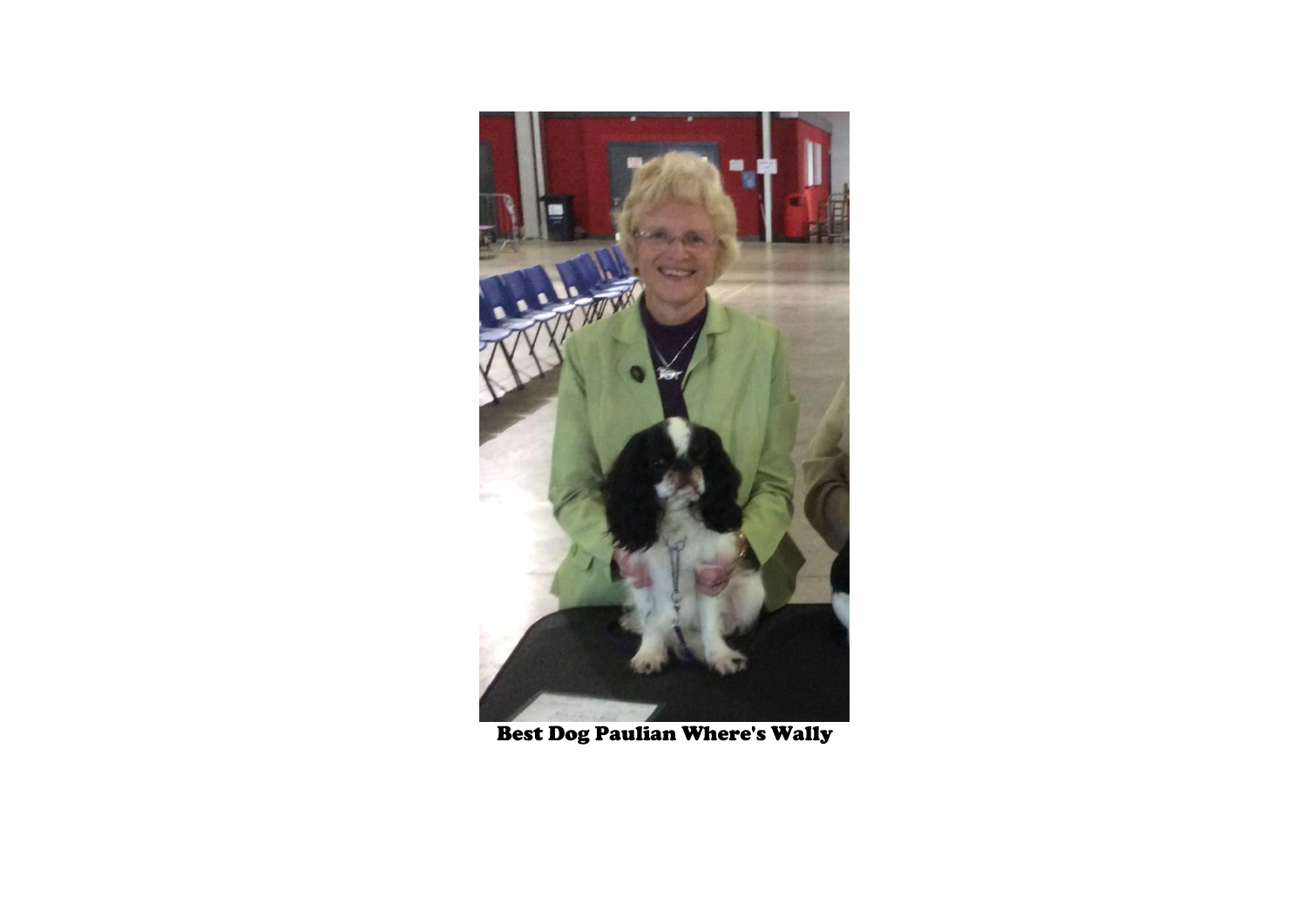Belfast Judge: MR W BROWNE-COLE Results BD MR I & MRS P SIDGWICK PAULIAN WHERE'S WALLY RBD MRS S A BYERS LANOLA GIORGIO ARMANI WITH SIMANNIE BB MRS S A BYERS SIMANNIE SWEET ANNEKA BOB MRS S A BYERS SIMANNIE SWEET ANNEKA

Junior - Dog Or Bitch Entries: 1 Absentees: 0 1ST MR I & MRS P SIDGWICK PAULIAN WHERE'S WALLY

Open - Dog Entries: 1 Absentees: 0 1ST MRS S A BYERS LANOLA GIORGIO ARMANI WITH SIMANNIE

Open - Bitch Entries: 1 Absentees: 0 1ST MRS S A BYERS SIMANNIE SWEET ANNEKA

**BELFAST – 2017 Critique**

**J (1) 1 Sidgwick's Paulian Where's Wally. Quality young male with good head, stop and turn up, ears well set, ample neck set in good shouldere, correct topline both standing and on the move, which he excelled at. Pushed hard for top spot but would have preferred a tad more body on the day. Should make up.**